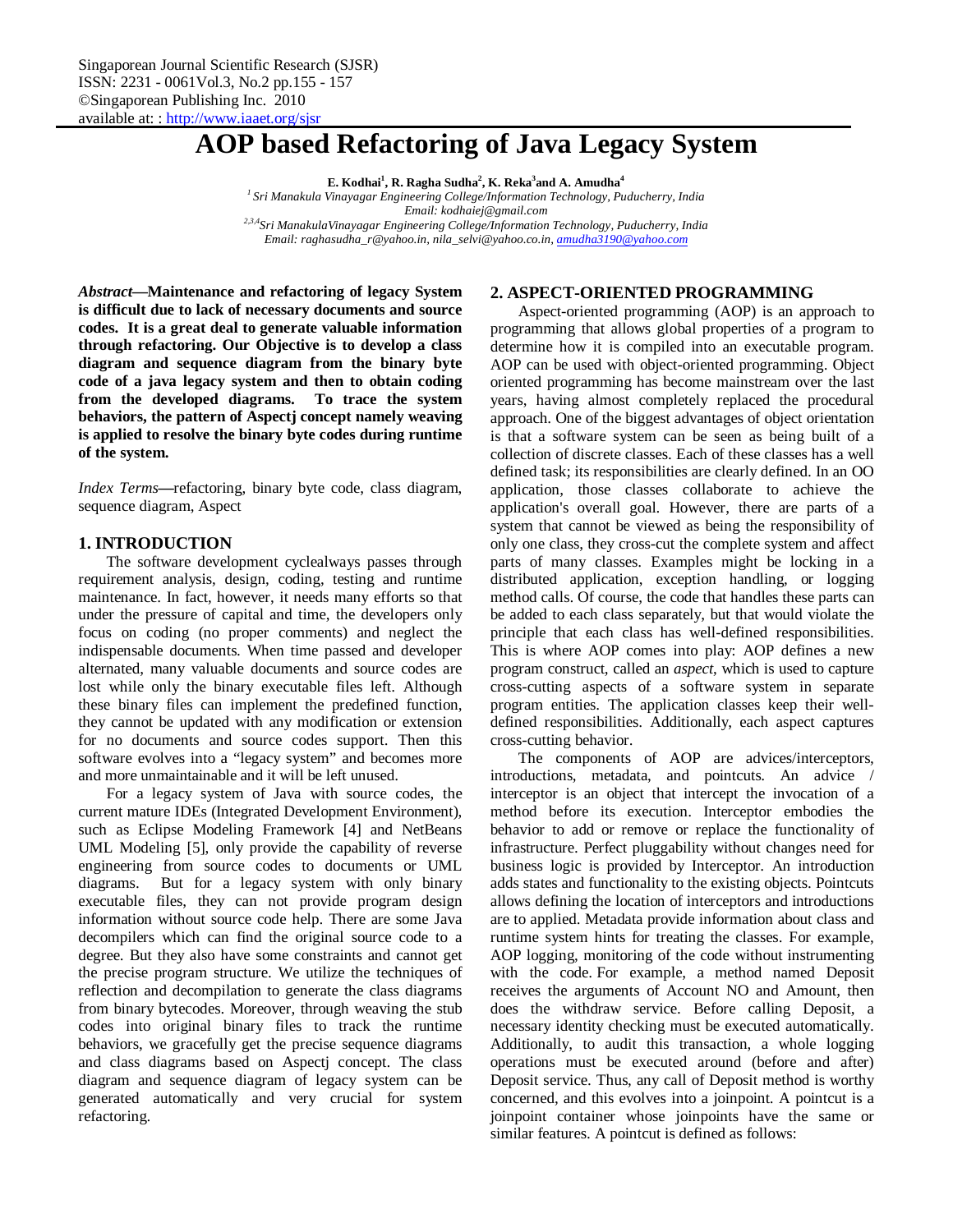PointcutDepositPoint(String AccountNO, double

Amount):Call(public void Deposit(..));

The locations of each call to the method Deposit are named as DepositPoint.

An advice is weaving the separated code with the predefined pointcut to generate a composite service. The weave type has three kinds: before, after and around. The following is a before advice.

Before(String AccountNO, double Amount):

DepositPoint(AccountNO, Amount){

……..//Write any code you need

. ……..// These codes will be weaved into the entrance of Deposit and be executed before the body of method. These can also access current program context during runtime execution.

}

For the after weave type, the separated codes is executed after the pointcut method finished. As to another around weave type, its function is equal to before type plus after type.

The whole trigger procedure of AOP is that: When program execution reaches a predefined method or variable, if it gets into a joinpoint, the main thread will be suspended and sequently invoke the ownership pointcut. According to the definition of pointcut, the advice code will be executed with current program context. After the advice code finished, the main thread will resume and continue execution.

# **4. RELATED WORK**

Object-oriented legacy system behavior is distributed over many interacting objects, making it necessary to test for complex collaboration scenarios. The existing system [2] shows how to use the execution traces as a basis for expressing tests. E.g.: Query library using SOUL, a logic engine implemented in Smalltalk. The architecture of TESTLOG consists of 5 top-down layers for SOUL and one layer below Soul is for Smalltalk. The bottom layer comprises an object-oriented model that represents the execution trace. Each trace is stored as an object in the Smalltalk image. At the next abstraction level TESTLOG provides queries to access single events and states.

Data flow analysis was originally used as a technique for code optimization in compilers. It [3, 8] has also been shown to be a useful technique in other areas, such as performance tuning, testing, and debugging. This study describes the fundamentals of data flow analysis, and specifically dynamic data flow analysis. The study concludes with a number of requirements for new testing approaches using dynamic data flow analysis. Dynamic data flow analysis is a method for analyzing the sequence of actions on data in a program as it is being run. Huang introduced tracing the data flow anomalies through state transitions instead of sequences of actions. When an action is applied on a variable, its state follows transitions according to the state transition diagram.

AOP is used for instrumenting the system and for gathering the data. This approach [6] works and is conceptually very clean, but comes with a major quid pro quo: integration of AOP tools with the build system proves an important issue. This leads to the question of how to reconcile the notion of modular reasoning within traditional

*Published: Singaporean Publishing*

build systems with a programming paradigm which breaks this notion.

Another approach [7] that relates on a first attempt to see if aspect-oriented programming (AOP) and logic metaprogramming (LMP) can help with the revitalization of legacy business software. By means of four realistic case studies covering reverse engineering, restructuring and integration, it discuss the applicability of the aspect-oriented paradigm in the context of two major programming languages for legacy environments: Cobol and C.

## **5. PROPOSED SYSTEM**

We proposed a general approach to get class diagram and runtime calling sequence diagram for legacy system of Java without any support of source codes. Through Java Reflection, we can easily get some basic information of classes, including class name, member variables, member functions/methods with parameter signature, super class/interface name. This information can be used to rebuild the class diagram, but it is not enough to get out the method calling sequence diagram, because Java Reflection cannot find out the detailed information hided in the internal body of method. Through decompiler tools, we can get the readable bytecodeinstructions.From the readable bytecode, one can find the four bytecode instructions: invokevirtual, invokespecial, invokestatic and invokeinterface. With the help these four bytecode we can analyze the system easily. The above techniques are grouped together and theapproach is listed as follows.

#### *A . Java Reflection:*

By using Java Reflection, one can load the binary bytecode and reflect the peripheral information of Java class, including interface, super class, class modifiers, constructors, methods, method signatures.

#### *B . Java Decompiler:*

Using Java decompiler tools to resolve the binary bytecode, the preliminary calling sequence diagram can be derived, whose most methods are affiliated to interface or abstract classes, not concrete classes.

#### *C . Joinpoint:*

If a method of derived class overwrites the same method of super class, set a joinpoint on any call to the method overwritten. Then the joinpoint can be encapsulated as a pointcut.

#### *D . Pointcut:*

For each pointcut, setup a new "before" advice to trace the real runtime information of Java objects. The code of joinpoint, pointcut and advice can be written into a single aspect file.

#### *E . Aspect Weaver:*

Weave the aspect file into the binary class bytecode during legacy system runtime and trace the real calling sequence.Finally analyze to the trace log, adapt the preliminary result of Java Decompiler and generate the calling sequence diagram automatically. Through bytecode